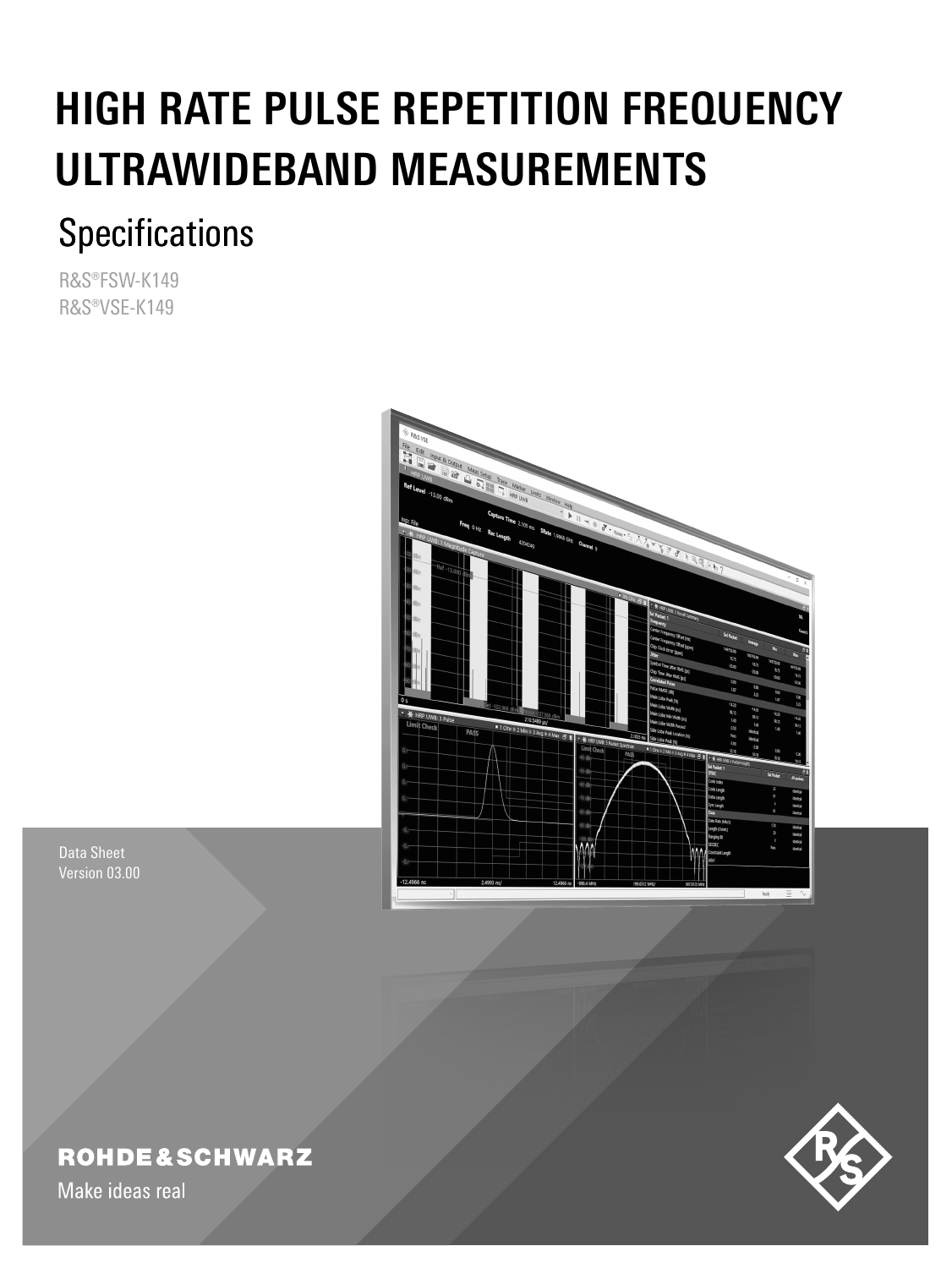## **CONTENTS**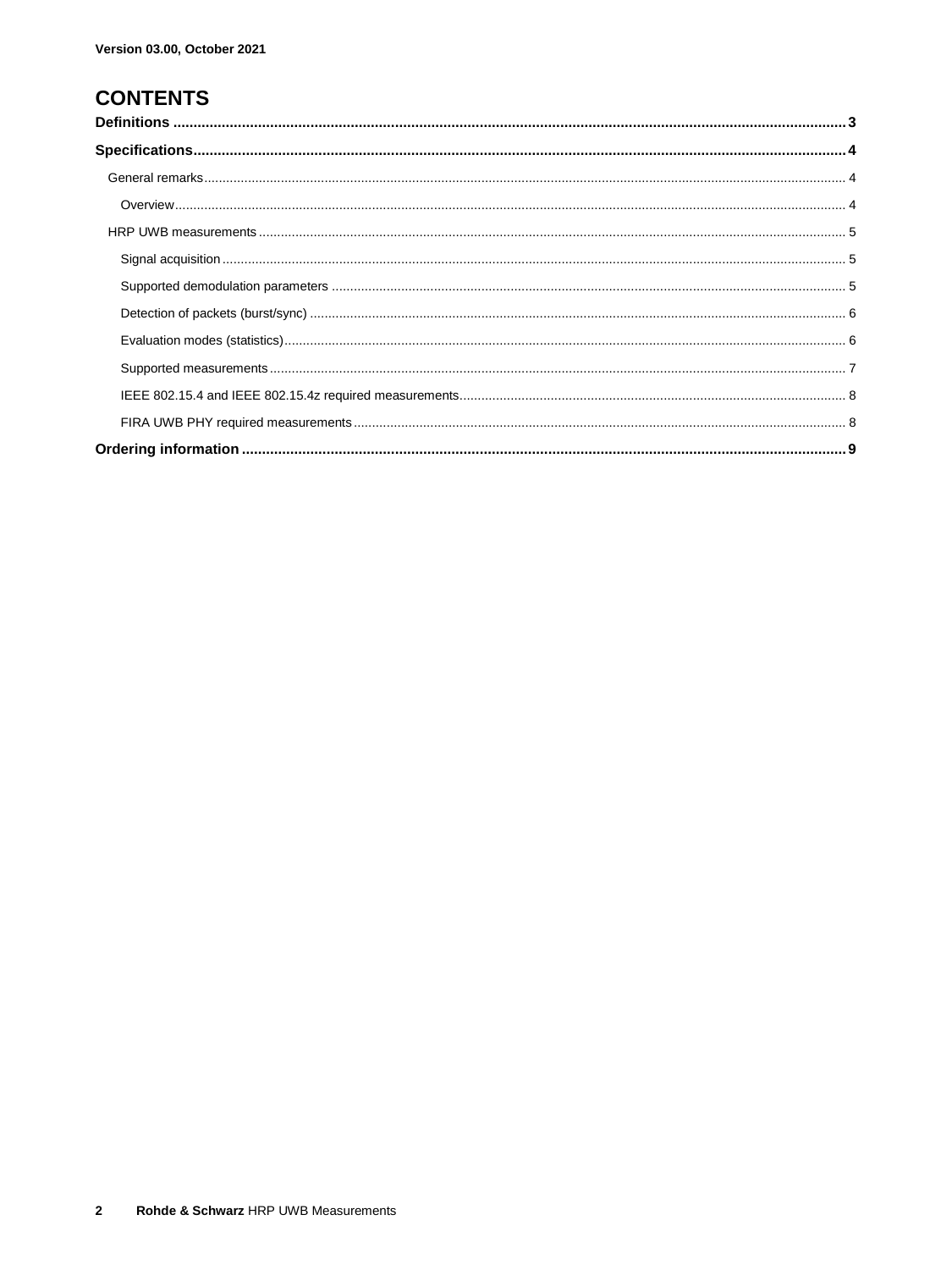## <span id="page-2-0"></span>**Definitions**

#### **General**

Product data applies under the following conditions:

- Three hours storage at ambient temperature followed by 30 minutes warm-up operation
- Specified environmental conditions met
- Recommended calibration interval adhered to
- All internal automatic adjustments performed, if applicable

#### **Specifications with limits**

Represent warranted product performance by means of a range of values for the specified parameter. These specifications are marked with limiting symbols such as <, ≤, >, ≥, ±, or descriptions such as maximum, limit of, minimum. Compliance is ensured by testing or is derived from the design. Test limits are narrowed by guard bands to take into account measurement uncertainties, drift and aging, if applicable.



#### **Non-traceable specifications with limits (n. trc.)**

Represent product performance that is specified and tested as described under "Specifications with limits" above. However, product performance in this case cannot be warranted due to the lack of measuring equipment traceable to national metrology standards. In this case, measurements are referenced to standards used in the Rohde & Schwarz laboratories.

#### **Specifications without limits**

Represent warranted product performance for the specified parameter. These specifications are not specially marked and represent values with no or negligible deviations from the given value (e.g. dimensions or resolution of a setting parameter). Compliance is ensured by design.

#### **Typical data (typ.)**

Characterizes product performance by means of representative information for the given parameter. When marked with  $\lt$ ,  $>$  or as a range, it represents the performance met by approximately 80 % of the instruments at production time. Otherwise, it represents the mean value.

#### **Nominal values (nom.)**

Characterize product performance by means of a representative value for the given parameter (e.g. nominal impedance). In contrast to typical data, a statistical evaluation does not take place and the parameter is not tested during production.

#### **Measured values (meas.)**

Characterize expected product performance by means of measurement results gained from individual samples.

#### **Uncertainties**

Represent limits of measurement uncertainty for a given measurand. Uncertainty is defined with a coverage factor of 2 and has been calculated in line with the rules of the Guide to the Expression of Uncertainty in Measurement (GUM), taking into account environmental conditions, aging, wear and tear.

Device settings and GUI parameters are designated with the format "parameter: value".

Typical data as well as nominal and measured values are not warranted by Rohde & Schwarz.

In line with the 3GPP/3GPP2 standard, chip rates are specified in million chips per second (Mcps), whereas bit rates and symbol rates are specified in billion bits per second (Gbps), million bits per second (Mbps), thousand bits per second (kbps), million symbols per second (Msps) or thousand symbols per second (ksps), and sample rates are specified in million samples per second (Msample/s). Gbps, Mcps, Mbps, Msps, kbps, ksps and Msample/s are not SI units.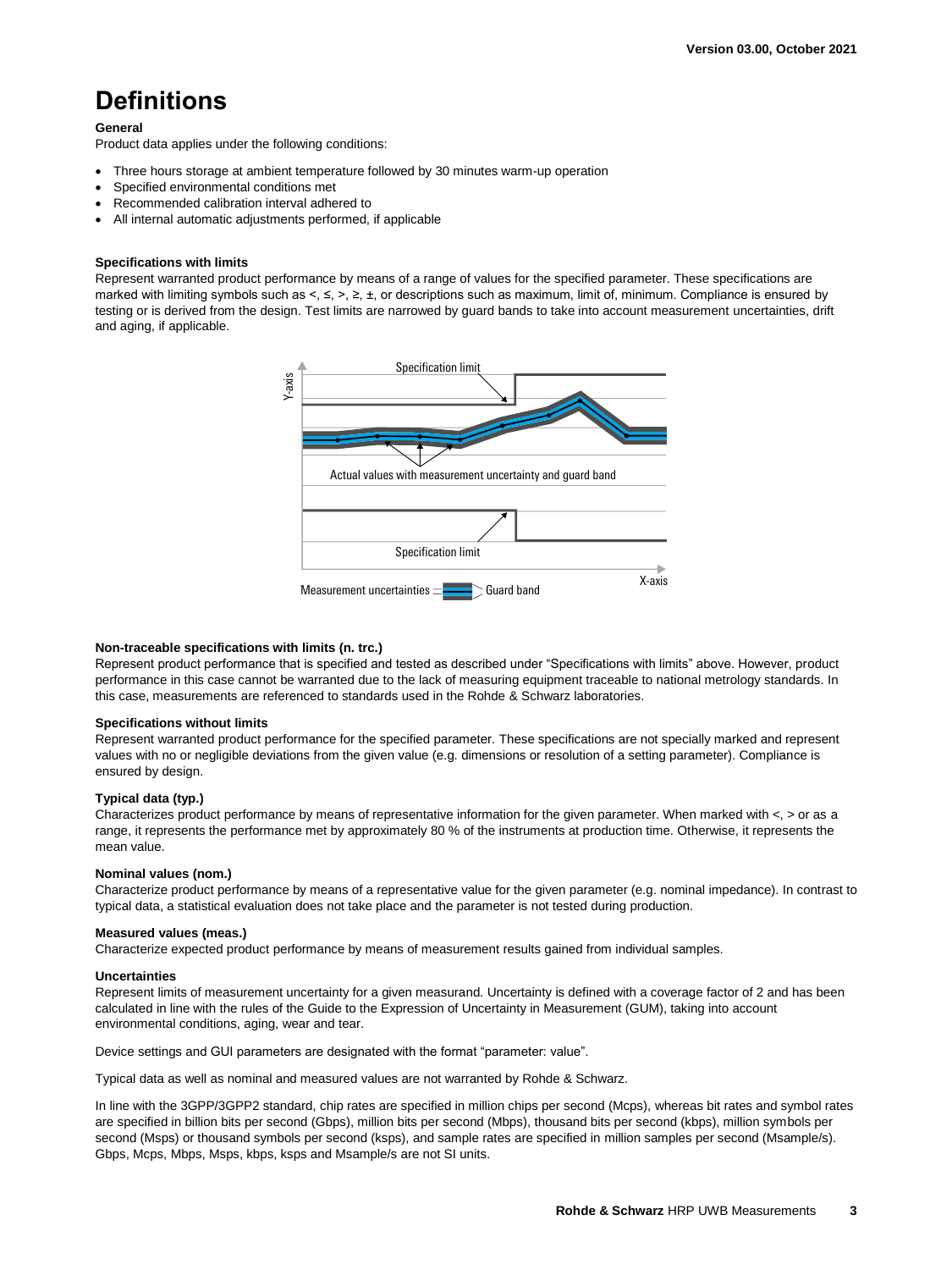## <span id="page-3-0"></span>**Specifications**

The specifications of the R&S®FSW-K149 and the R&S®VSE-K149 high rate pulse (HRP) repetition frequency ultrawideband (UWB) measurements are based on the data sheet specifications of the R&S®FSW and the R&S®VSE. They have not been checked separately and are not verified during instrument calibration. Measurement uncertainties are given as 95 % confidence intervals. The specified level measurement errors do not take into account systematic errors due to reduced signal-to-noise ratio (SNR).

#### <span id="page-3-1"></span>**General remarks**

This data sheet covers the R&S®FSW-K149 and the R&S®VSE-K149.

The R&S®FSW-K149 and the R&S®VSE-K149 support the standard revisions IEEE 802.15.4-2020 and IEEE 802.15.4z-2020.

The R&S®FSW-K149 runs on the device itself.

The R&S®VSE-K149 runs on a PC that can be connected to the analyzers, test receiver and oscilloscopes as specified below.

If not stated otherwise, the data sheet values are device-specific, e.g. the same value applies to the R&S®FSW-K149 and the R&S®VSE-K149 with connected R&S®FSW.

For feature tables the following convention applies:

|                      | feature always supported i.e. with the R&S <sup>®</sup> VSE-K149 connected to the device and |
|----------------------|----------------------------------------------------------------------------------------------|
|                      | with the corresponding R&S®FSW-K149 option when running directly on the device               |
| $\bullet$ (VSE)      | feature supported only with the R&S®VSE-K149 connected to the device; not with the           |
|                      | corresponding R&S®FSW-K149 option when running directly on the device                        |
| $\bullet$ (FSW-K149) | feature supported only when running directly on the device with the corresponding            |
|                      | R&S®FSW-K149 option; not supported in the R&S®VSE-K149                                       |
|                      | feature not supported with this device                                                       |

#### <span id="page-3-2"></span>**Overview**

|              |                                      | <b>R&amp;S®FSW</b> | $R\&S^{\circledast}R$ TP |
|--------------|--------------------------------------|--------------------|--------------------------|
| R&S®FSW-K149 | software that runs on device         |                    | -                        |
| R&S®VSE-K149 | PC software that can be connected to |                    |                          |
|              | device                               |                    |                          |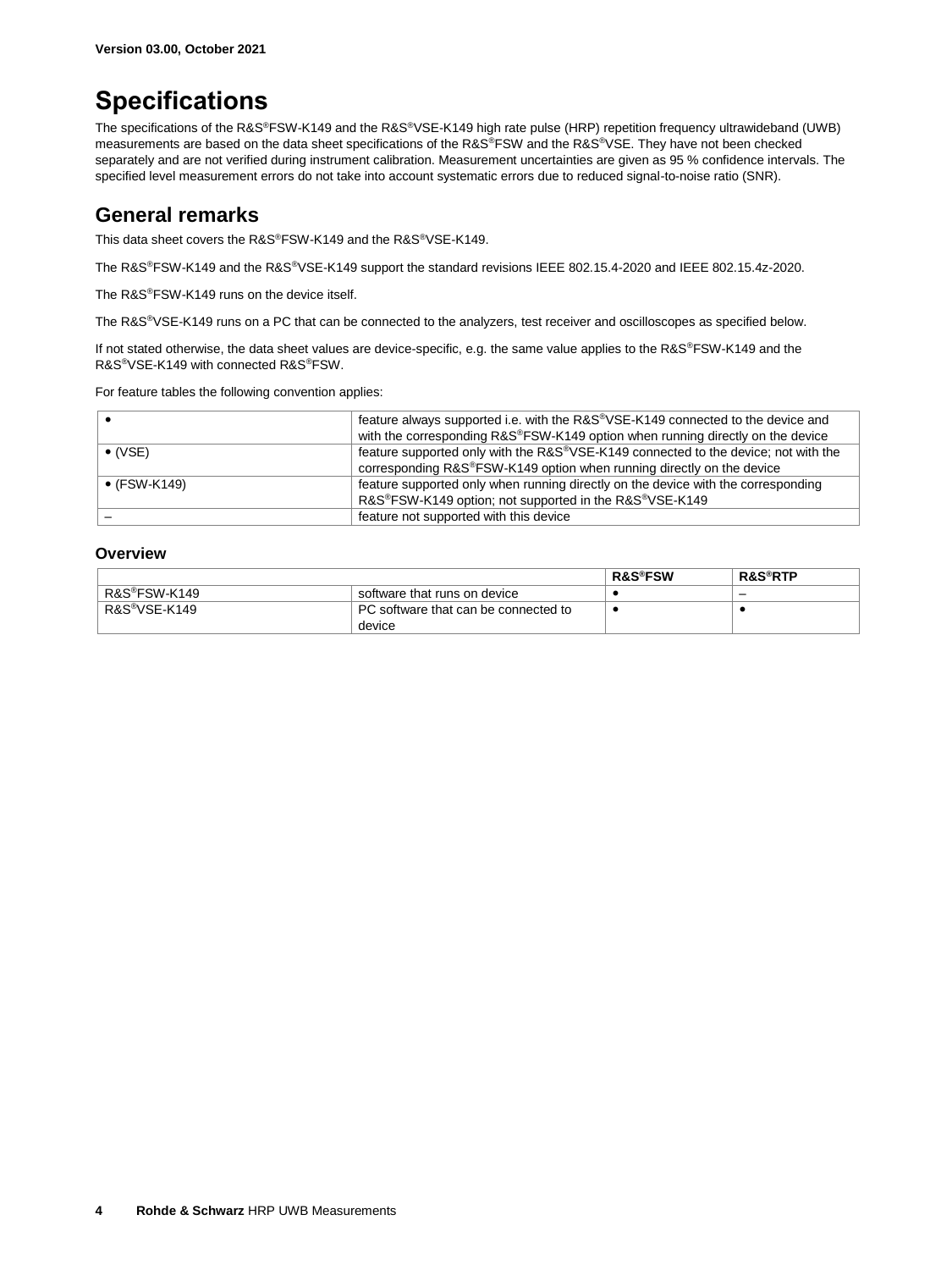### <span id="page-4-0"></span>**HRP UWB measurements**

#### <span id="page-4-1"></span>**Signal acquisition**

|                                          | R&S®FSW/R&S®FSW (VSE)                                     | <b>R&amp;S®RTP (VSE)</b>     |
|------------------------------------------|-----------------------------------------------------------|------------------------------|
| Maximum capture length                   | 50 ms                                                     | $50 \text{ ms}$ <sup>1</sup> |
| Maximum number of HRP UWB packets        | 1 to 1000 (depending on capture length and packet length) |                              |
| in one capture                           |                                                           |                              |
| Capture oversampling                     | 4, 6, 8, 10, 12                                           |                              |
| Sample rates                             | 499.2 MHz $\times$ capture oversampling                   |                              |
| Required I/Q bandwidths                  |                                                           |                              |
| channels 0, 1, 2, 3, 5, 6, 8, 9, 10, 12, | 800 MHz <sup>2</sup>                                      | 800 MHz <sup>3</sup>         |
| 13, 14 (499.2 MHz)                       |                                                           |                              |
| Channels 4, 11 (1331.2 MHz)              | 2000 MHz <sup>4</sup>                                     | 2000 MHz $3$                 |
| Channel 7 (1081.6 MHz)                   | 1750 MHz <sup>2</sup>                                     | 1750 MHz <sup>3</sup>        |
| Channel 15 (1354.97 MHz)                 | 2000 MHz <sup>2</sup>                                     | 2000 MHz $3$                 |

#### <span id="page-4-4"></span><span id="page-4-3"></span><span id="page-4-2"></span>**Supported demodulation parameters**

| <b>Parameter</b>          | User input/auto detection | <b>Options</b>                             |  |
|---------------------------|---------------------------|--------------------------------------------|--|
| Channels                  | user input                | all channels defined in standard (0 to 15) |  |
|                           |                           | including channels with bandwidth higher   |  |
|                           |                           | than 499.2 MHz                             |  |
| PHY modes                 | user input                | non-ERDEV: IEEE 802.15.4-2020              |  |
|                           |                           | ERDEV-BPRF: IEEE 802.15.4z-2020            |  |
|                           |                           | ERDEV-HPRF: IEEE 802.15.4z-2020            |  |
| <b>SHR</b> parameters     |                           |                                            |  |
| STS packet configuration  | user input                | $\bullet$ 0: STS off                       |  |
|                           |                           | • 1: SYNC/SFD, STS, PHR/PSDU               |  |
|                           |                           | • 2: SYNC/SFD, PHR/PSDU, STS               |  |
|                           |                           | 3: SYNC/SFD, STS                           |  |
| Code index                | auto detection            | automatically detected using channel       |  |
|                           |                           | configuration                              |  |
| Delta length              | auto detection            | 4, 16, 64                                  |  |
| Sync length               | auto detection            | • non-ERDEV: 16, 64, 1024, 4096            |  |
|                           |                           | ERDEV: 16, 24, 32, 48, 64, 96, 128,        |  |
|                           |                           | 256                                        |  |
| SFD length                | auto detection            | 4,8,16,32,64                               |  |
| SFD number                | auto detection            | • non-ERDEV: short/long                    |  |
|                           |                           | HRP-ERDEV BPRF: 0.2                        |  |
|                           |                           | $\bullet$ HRP-ERDEV HPRF: 1, 2, 3, 4       |  |
| Length (SI symbols)       | auto detection            | short: 8 symbols                           |  |
|                           |                           | long: 64 symbols                           |  |
| <b>STS parameters</b>     |                           |                                            |  |
| STS active segment length | user input                | 16, 32, 64, 128, 256                       |  |
| STS active segments       | user input                | 1, 2, 3, 4                                 |  |
| STS gap                   | user input                | STS packet configuration 2: 0 to 127       |  |
| Data parameters           |                           |                                            |  |
| PHY data rate mode        | user input                | • for BPRF: DRBM LP and DRBM HP            |  |
|                           |                           | • for HPRF: DRHM LR and DRHM HR            |  |
| Maximum HPRF payload size | user input                | 1023, 2047, 4095                           |  |
| Frame length              | auto detection            | $\bullet$ non-ERDEV: 0 to 127              |  |
|                           |                           | ERDEV: 0 to 4095                           |  |
| Data rate                 | auto detection            | non-ERDEV:                                 |  |
|                           |                           | 0.11/0.85/1.70/6.81/27.24 Mbit/s           |  |
|                           |                           | $\bullet$ BPRF: 6.8 Mbit/s                 |  |
|                           |                           | HPRF: 3.9/7.8/15.6/31.2 Mbit/s             |  |
| Constraint length         | auto detection            | CL3 or CL7                                 |  |

<sup>1</sup> Depending on software and hardware options of the R&S®RTP. Capture length of 50 ms achievable with e.g. R&S**®**RTP164 with R&S®RTP-B110 option in waveform mode with 20 GHz instrument sample rate.

 $\overline{a}$ 

<sup>2</sup> Requires R&S®FSW-B1200 1200 MHz analysis bandwidth option or higher.

<sup>&</sup>lt;sup>3</sup> Bandwidth requirement is met by all R&S®RTP models. R&S®RTP134 or R&S®RTP164 is required to capture UWB signals up to channel 15 at 9484.8 MHz.

<sup>4</sup> Requires R&S®FSW-B2001 2000 MHz analysis bandwidth option or higher.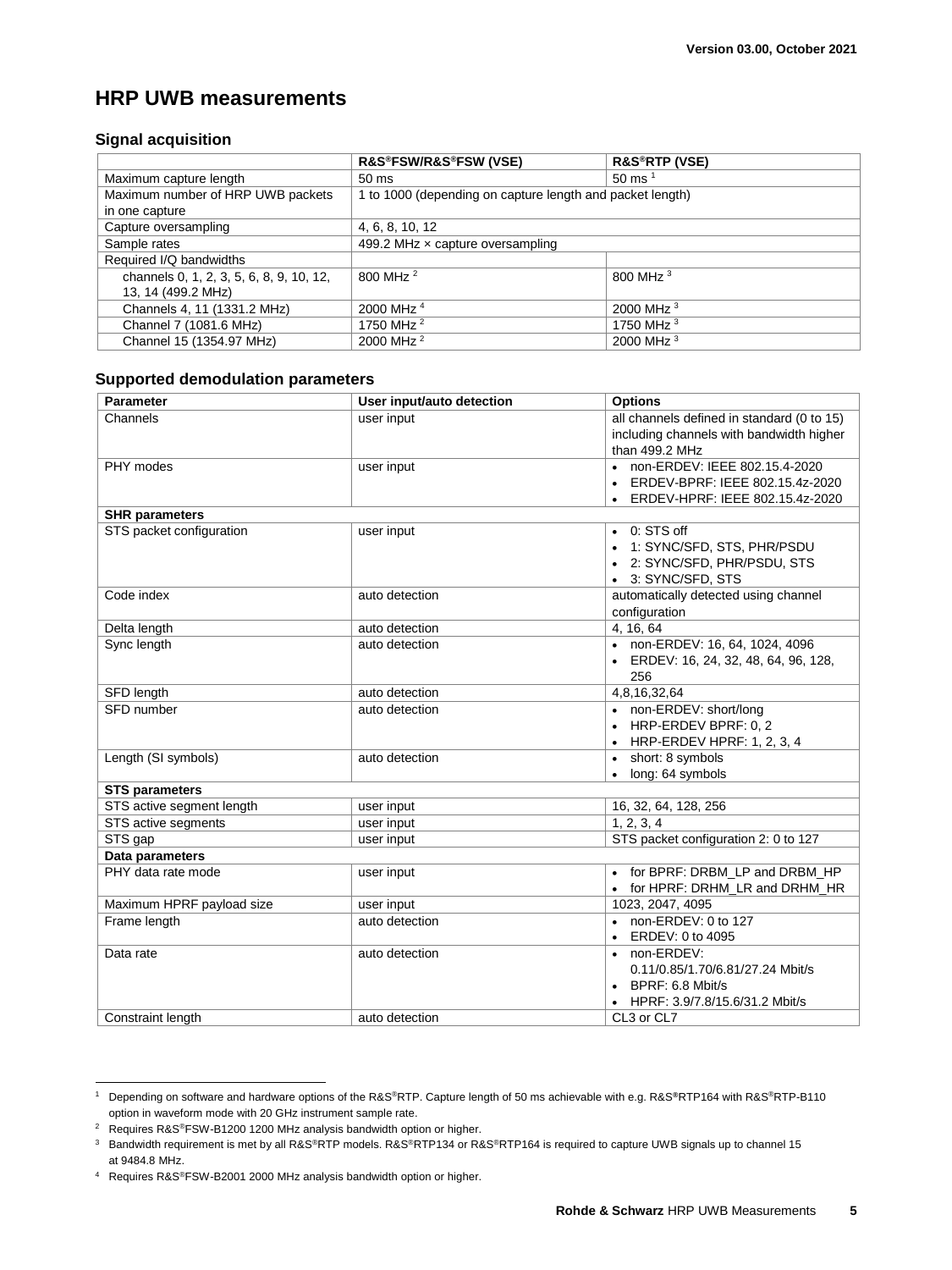#### <span id="page-5-0"></span>**Detection of packets (burst/sync)**

Within the capture buffer, the location and length of the UWB packets is automatically detected.

For convenience, four different detection modes are supported.

The detection mode and detection level to find the bursts containing the UWB packets are user configurable.

| <b>Detection mode</b> | Detection level                                                      |
|-----------------------|----------------------------------------------------------------------|
| Absolute              | user-defined absolute threshold                                      |
| Noise                 | sum of automatically detected noise level and user-defined threshold |
| Peak                  | sum of automatically detected peak level and user-defined threshold  |
| Ref level             | sum of reference level of measurement and user-defined threshold     |

<span id="page-5-1"></span>Furthermore, the burst detection can be configured by defining the minimum and maximum burst length and also the maximum off-time within bursts.

#### **Evaluation modes (statistics)**

| Run mode       | Range                  | Covered packets in statistics               |
|----------------|------------------------|---------------------------------------------|
| Run single     | one capture            | statistics over all packets in one capture  |
| Run single     | fixed count of packets | statistics over user-defined number of      |
|                |                        | packets, either in one capture or in        |
|                |                        | multiple captures, if capture time is too   |
|                |                        | short for all packets                       |
| Run continuous | one capture            | statistics over all captured packets in all |
|                |                        | captures                                    |
| Run continuous | fixed count of packets | repeated "run single" with "fixed count of  |
|                |                        | packets"                                    |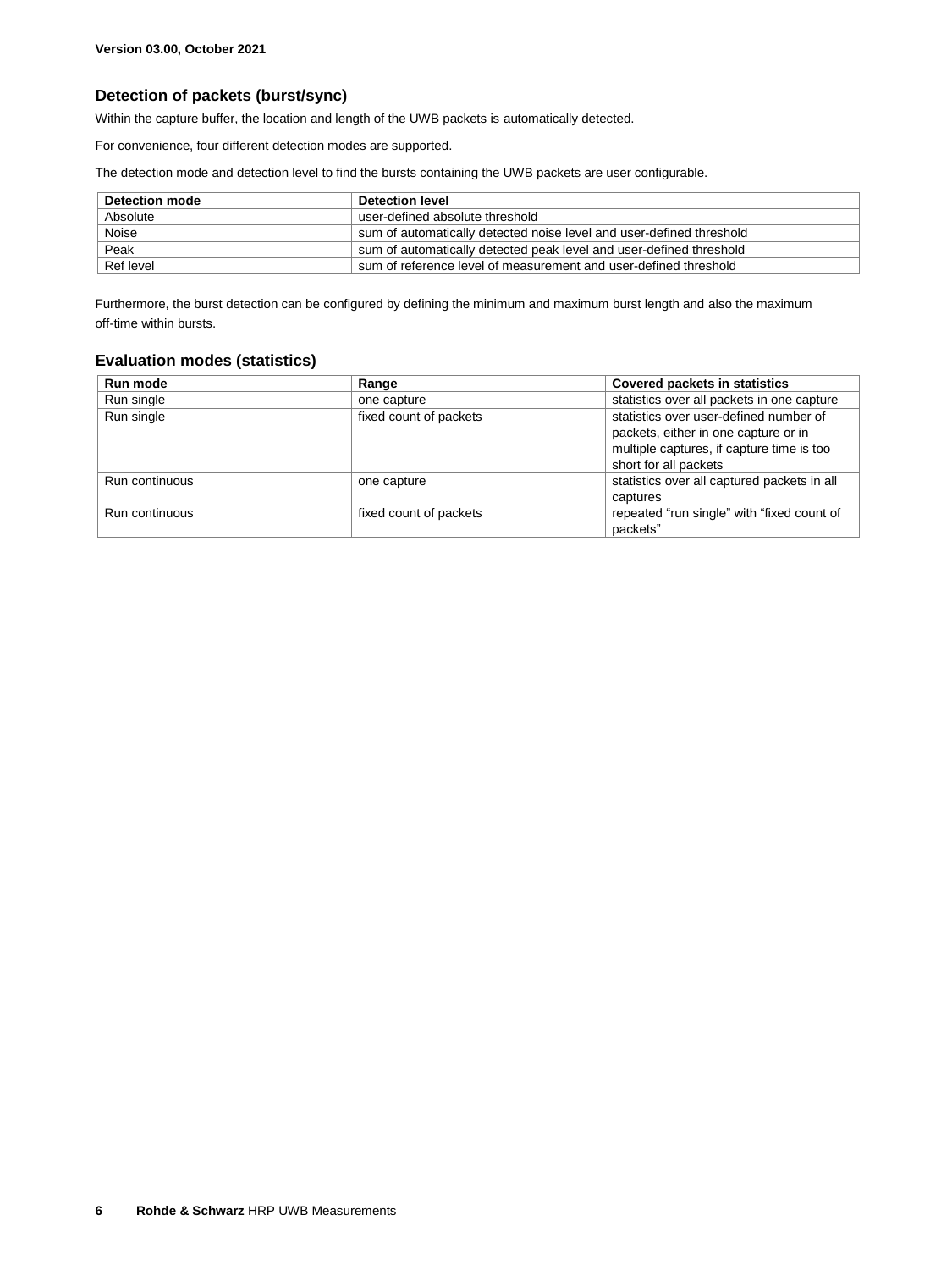#### <span id="page-6-0"></span>**Supported measurements**

#### **Displays**

| Magnitude capture   | raw I/Q data with annotation of detected UWB packets                        |
|---------------------|-----------------------------------------------------------------------------|
| Pulse               | measured time domain pulse (including transmit mask limit checks)           |
| Packet spectrum     | frequency spectrum of UWB packet (including limit checks)                   |
| Correlated pulse    | cross-correlation of measured UWB pulse and rood raised cosine (RRC) pulse, |
|                     | in line with IEEE 802.15.4-2020                                             |
| Chip time jitter    | histogram of time jitter of pulses                                          |
| Chip phase jitter   | histogram of phase jitter of pulses                                         |
| Symbol time jitter  | histogram of time jitter of symbols                                         |
| Symbol phase jitter | histogram of phase jitter of symbols                                        |

#### **Result summary table**

| Frequency                         |                                                                                    |  |
|-----------------------------------|------------------------------------------------------------------------------------|--|
| Center frequency offset (Hz)      | estimated frequency offset of SYNC section                                         |  |
| Center frequency offset (ppm)     | estimated frequency offset of SYNC section relative to carrier frequency           |  |
| Chip clock error (ppm)            | estimated chip clock frequency error of SYNC section                               |  |
| <b>Jitter</b>                     |                                                                                    |  |
| Symbol time jitter RMS (ps)       | RMS of the time jitter of symbols of the SYNC section                              |  |
| Chip time jitter RMS (ps)         | RMS of the time jitter of chips of the SYNC section                                |  |
| <b>Correlated pulse</b>           | cross-correlation of measured UWB pulse and root raised cosine (RRC) pulse,        |  |
|                                   | in line with IEEE 802.15.4-2020                                                    |  |
| Pulse NMSE (dB)                   | NMSE of the correlated pulse                                                       |  |
| Main lobe peak (%)                | amplitude of main lobe peak                                                        |  |
| Main lobe width (ns)              | main lobe width of pulse at 80 %                                                   |  |
| Main lobe minimum width (ns)      | required minimum width of main lobe, in line with IEEE 802.15.4-2020 (table 15-12) |  |
| Main lobe width passed            | passed if main lobe width is above minimum main lobe width                         |  |
| Side lobe peak location (ns)      | location of side lobe peak relative to main lobe peak                              |  |
| Side lobe peak (%)                | amplitude of side lobe peak                                                        |  |
| Side lobe peak passed             | passed if side lobe peak is below 30 %                                             |  |
| <b>Pulse</b>                      | in line with FIRA UWB PHY technical requirements v1.2, section 5.2.5               |  |
| Pulse mask                        | passed if time domain pulse meets mask                                             |  |
| Pulse rise monotonic              | passed if time domain pulse rises monotonically                                    |  |
| Pulse rise time (ns)              | rise time of pulse                                                                 |  |
| Pulse rise time passed            | passed if pulse rise time is smaller than 2.5 ns                                   |  |
| <b>EVM</b>                        | in line with FIRA UWB PHY technical requirements v1.2, section 5.2.6               |  |
| SHR NRMSE (%)                     | NRMSE of SHR section (omitting first µs)                                           |  |
| PHR NRMSE (%)                     | NRMSE of PHR section                                                               |  |
| PSDU NRMSE (%)                    | NRMSE of PSDU section                                                              |  |
| STS NRMSE (%)                     | NRMSE of STS section                                                               |  |
| PHR pulse level (dB)              | pulse level of PHR section relative to SHR section                                 |  |
| PSDU pulse level (dB)             | pulse level of PSDU section relative to SHR section                                |  |
| STS pulse level (dB)              | pulse level of STS section relative to SHR section                                 |  |
| <b>Power</b>                      |                                                                                    |  |
| SHR mean (dBm)                    | mean power of SHR section                                                          |  |
| SHR peak (dBm)                    | peak power of SHR section                                                          |  |
| PSDU mean (dBm)                   | mean power of PSDU section                                                         |  |
| PSDU peak (dBm)                   | peak power of PSDU section                                                         |  |
| STS mean (dBm)                    | mean power of STS section                                                          |  |
| STS peak (dBm)                    | peak power of STS section                                                          |  |
| Spectrum                          | transmit power spectral density, in line with IEEE 802.15.4-2020, section 15.4.5   |  |
| Maximum spectral power (dBm/MHz)  | maximum spectral power density                                                     |  |
| Spectrum mask passed              | passed if transmit PSD mask limits are met                                         |  |
| Ranging                           |                                                                                    |  |
| Ranging marker (ps)               | ranging marker position, in line with IEEE 802.15.4-2020 and IEEE 802.15.4z-2020,  |  |
|                                   | relative to capture buffer                                                         |  |
| Ranging marker in STS 1 to 4 (ps) | ranging marker position within STS, in line with IEEE 802.15.4z-2020,              |  |
|                                   | relative to capture buffer                                                         |  |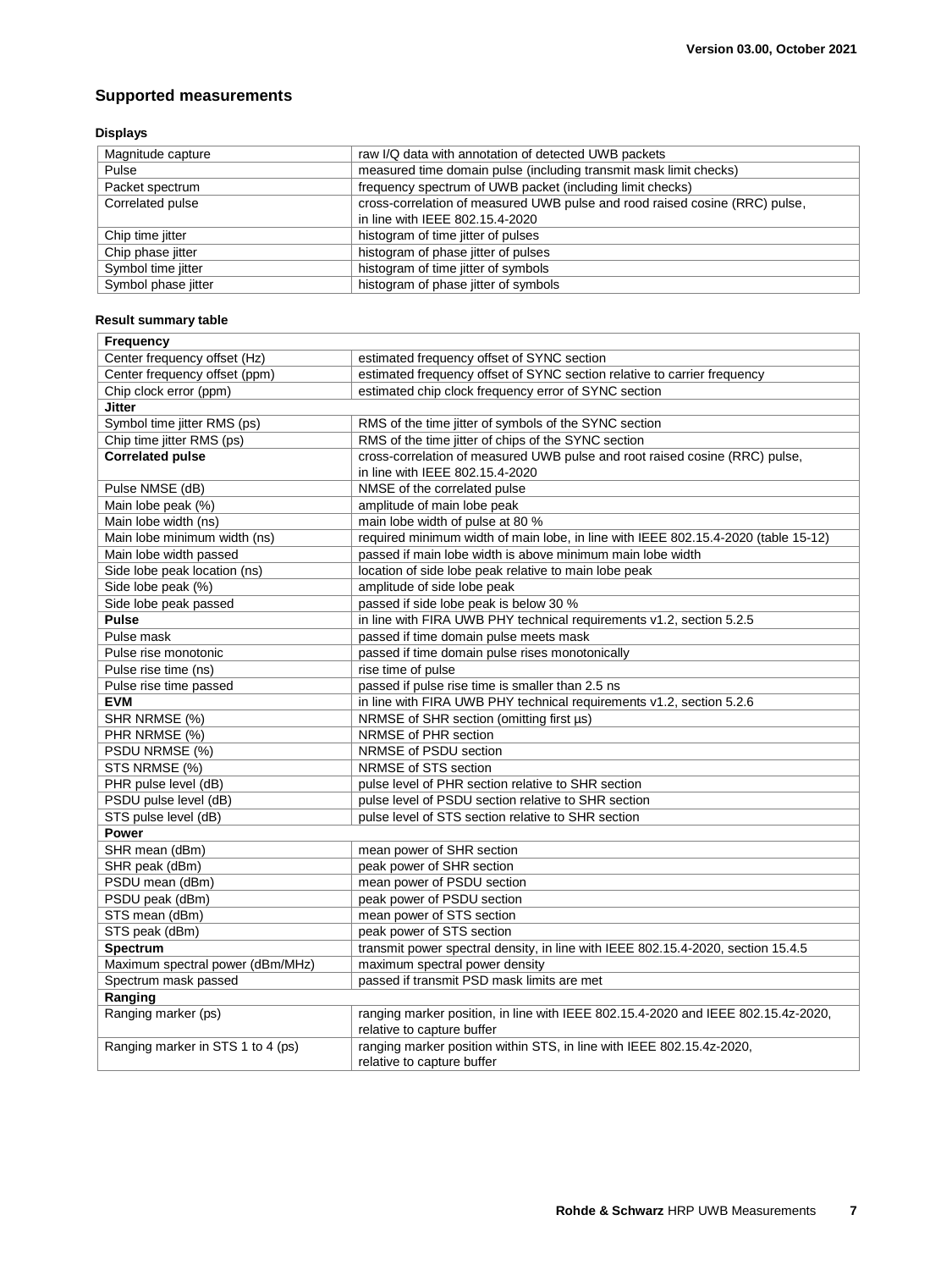#### **Packet insights table**

| <b>SYNC</b>        |                                                                                |
|--------------------|--------------------------------------------------------------------------------|
| Code index         | code index                                                                     |
| Code length        | corresponding code length                                                      |
| Delta length       | delta length                                                                   |
| Sync length        | number of analyzed symbols in SYNC section of the packet including symbols in  |
|                    | settling time                                                                  |
| <b>SFD</b>         | • non-ERDEV: short/long                                                        |
|                    | • HRP-ERDEV BPRF: 0, 2                                                         |
|                    | • HRP-ERDEV HPRF: 1, 2, 3, 4                                                   |
| Data               |                                                                                |
| Data rate (Mbit/s) | bit rate, in line with IEEE 802.15.4-2020 (table 15-3) and IEEE 802.15.4z-2020 |
|                    | (table 15-9a and table 15-10b)                                                 |
| Chip per burst     | non-HPRF: chips per burst, in line with IEEE 802.15.4-2020 (table 15-3)        |
| Hop burst          | non-HPRF: hop burst, in line with IEEE 802.15.4-2020 (table 15-3)              |
| Length (octets)    | length of payload in octets, including MAC FCS octets                          |
| Ranging bit        | status of ranging bit                                                          |
| Reserved bit       | non-HPRF: status of reserved bit                                               |
| <b>SECDED</b>      | status of SECDED                                                               |
| Constraint length  | HPRF mode: CL3 or CL7                                                          |
| A0A1               | HPRF mode: values of A0 and A1 are shown                                       |
| <b>MAC FCS</b>     | result of verification of MAC frame check sequence (FCS)                       |

Content of payload can be queried via SCPI command.

#### **Time of flight (ToF)**

To estimate the elapsed time between several packets in one capture buffer, the ranging marker in the results summary table for each selected packet can be evaluated.

For convenience, user defined groups of packets are available to calculate the statistics just across the desired packets in a ToF scenario.

#### <span id="page-7-0"></span>**IEEE 802.15.4 and IEEE 802.15.4z required measurements**

| Requirement                                       | Coverage                                                                 |
|---------------------------------------------------|--------------------------------------------------------------------------|
| Operating frequency bands                         | support of all channels from 0 to 15                                     |
| Maximum allowable power spectral<br>density (PSD) | packet spectrum display and result summary table                         |
| Baseband impulse response (RRC)                   | correlated pulse display and result summary table                        |
| Power spectral density (PSD) mask                 | packet spectrum display and result summary table                         |
| Chip clock error                                  | result summary table and chip/symbol time/phase error histogram displays |
| Center frequency error                            | result summary table                                                     |

#### <span id="page-7-1"></span>**FIRA UWB PHY required measurements**

| Requirement                            | <b>FIRA</b>                         | Coverage                                |
|----------------------------------------|-------------------------------------|-----------------------------------------|
| Operating frequency bands              | FIRA UWB PHY technical requirements | support of all channels from 0 to 15    |
|                                        | v1.2, section 5.2.2                 |                                         |
| Preamble codes                         | FIRA UWB PHY technical requirements | support of all mentioned preamble codes |
|                                        | v1.2, section 5.2.3                 |                                         |
| Carrier frequency and symbol timing    | FIRA UWB PHY technical requirements | result summary table                    |
|                                        | v1.2, section 5.2.4                 |                                         |
| Baseband impulse response (pulse mask, | FIRA UWB PHY technical requirements | result summary table and pulse display  |
| pulse rise monotonic, pulse rise time) | v1.2, section 5.2.5                 |                                         |
| Transmit signal quality (NRMSE and     | FIRA UWB PHY technical requirements | result summary table                    |
| pulse level for all sections)          | v1.2, section 5.2.6                 |                                         |
| MAC FCS support                        | FIRA UWB PHY technical requirements | packet insights table                   |
|                                        | v1.2, section 5.5.1.3               |                                         |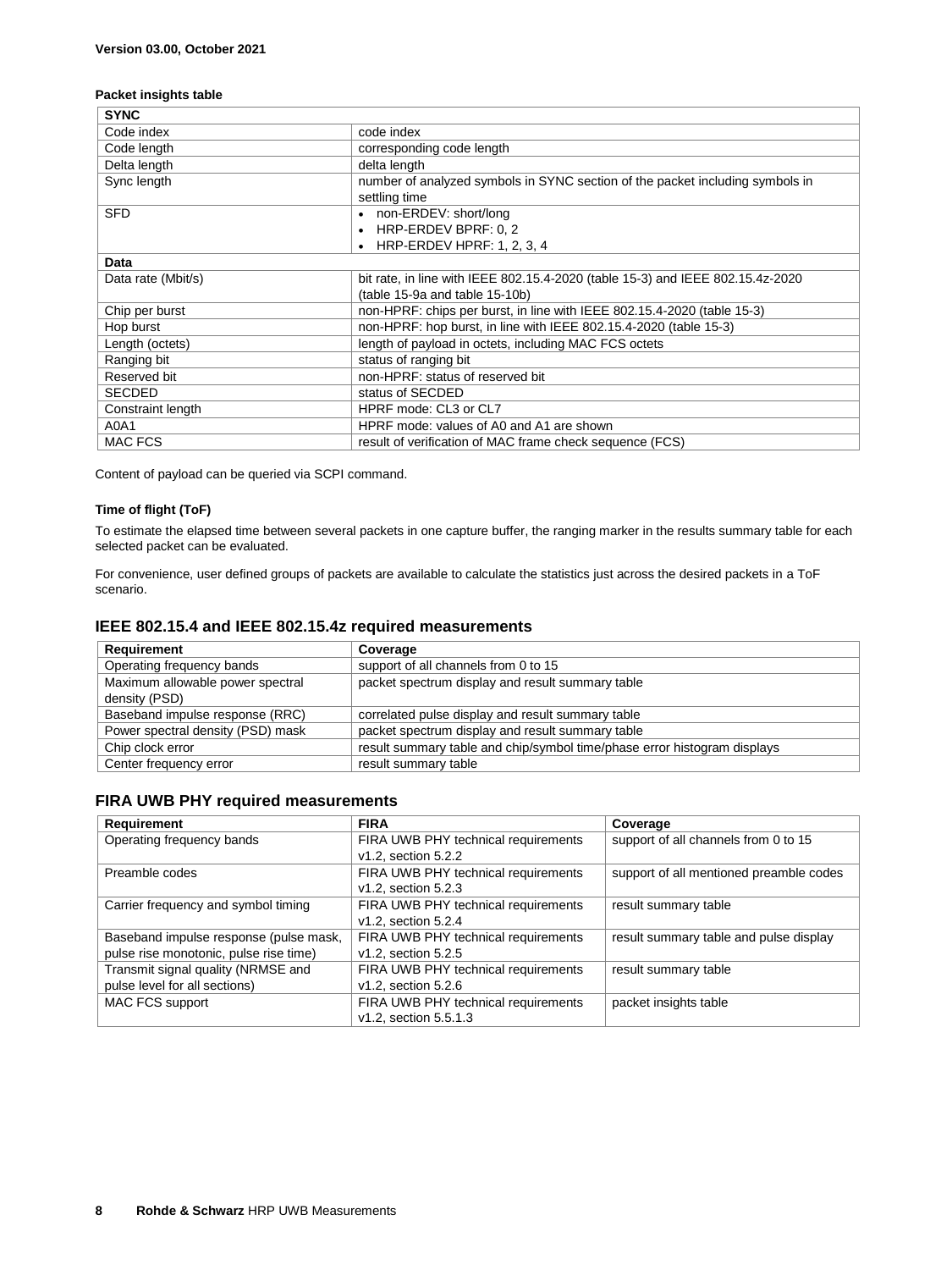## <span id="page-8-0"></span>**Ordering information**

| <b>Designation</b>                                    | <b>Type</b>                | Order No.    |
|-------------------------------------------------------|----------------------------|--------------|
| <b>HRP UWB</b>                                        |                            |              |
| HRP UWB measurements                                  | R&S®FSW-K149               | 1350.6930.02 |
| <b>HRP UWB measurements</b>                           | R&S <sup>®</sup> VSE-K149  | 1345.1463.06 |
| Vector signal explorer                                |                            |              |
| Base software                                         | R&S <sup>®</sup> VSE       | 1320.7500.06 |
| Signal and spectrum analyzers                         |                            |              |
| Signal and spectrum analyzer, 2 Hz to 26.5 GHz        | R&S <sup>®</sup> FSW26     | 1331.5003.26 |
| Signal and spectrum analyzer, 2 Hz to 43.5 GHz        | R&S®FSW43                  | 1331.5003.43 |
| Signal and spectrum analyzer, 2 Hz to 50 GHz          | R&S <sup>®</sup> FSW50     | 1331.5003.50 |
| Signal and spectrum analyzer, 2 Hz to 67 GHz          | R&S <sup>®</sup> FSW67     | 1331.5003.67 |
| Signal and spectrum analyzer, 2 Hz to 85 GHz          | R&S®FSW85                  | 1331.5003.85 |
| 1.2 GHz analysis bandwidth                            | R&S®FSW-B1200              | 1331.6400.14 |
| 2 GHz analysis bandwidth                              | R&S <sup>®</sup> FSW-B2001 | 1331.6916.14 |
| 4.4 GHz analysis bandwidth                            | R&S <sup>®</sup> FSW-B4001 | 1338.5215.14 |
| 6.4 GHz analysis bandwidth                            | R&S®FSW-B6001              | 1338.5221.14 |
| 8.312 GHz analysis bandwidth                          | R&S <sup>®</sup> FSW-B8001 | 1338.5238.14 |
| Real-time spectrum analyzer 800 MHz, POI $\leq$ 15 µs | R&S®FSW-B800R              | 1331.6400.16 |
| RF preamplifier                                       | R&S®FSW-B24                | 1313.0832.xx |
| High-performance oscilloscope                         |                            |              |
| 13 GHz, 50 Msample memory                             | R&S®RTP134                 | 1320.5007.13 |
| 16 GHz, 50 Msample memory                             | R&S <sup>®</sup> RTP164    | 1320.5007.16 |
| Memory upgrade, 1 Gsample per channel                 | R&S <sup>®</sup> RTP-B110  | 1337.9530.02 |
| I/Q software interface                                | R&S®RTP-K11                | 1800.6683.02 |
| <b>Service option</b>                                 |                            |              |
| R&S <sup>®</sup> VSE software maintenance             | R&S <sup>®</sup> VSE-SWM   | 1320.7622.81 |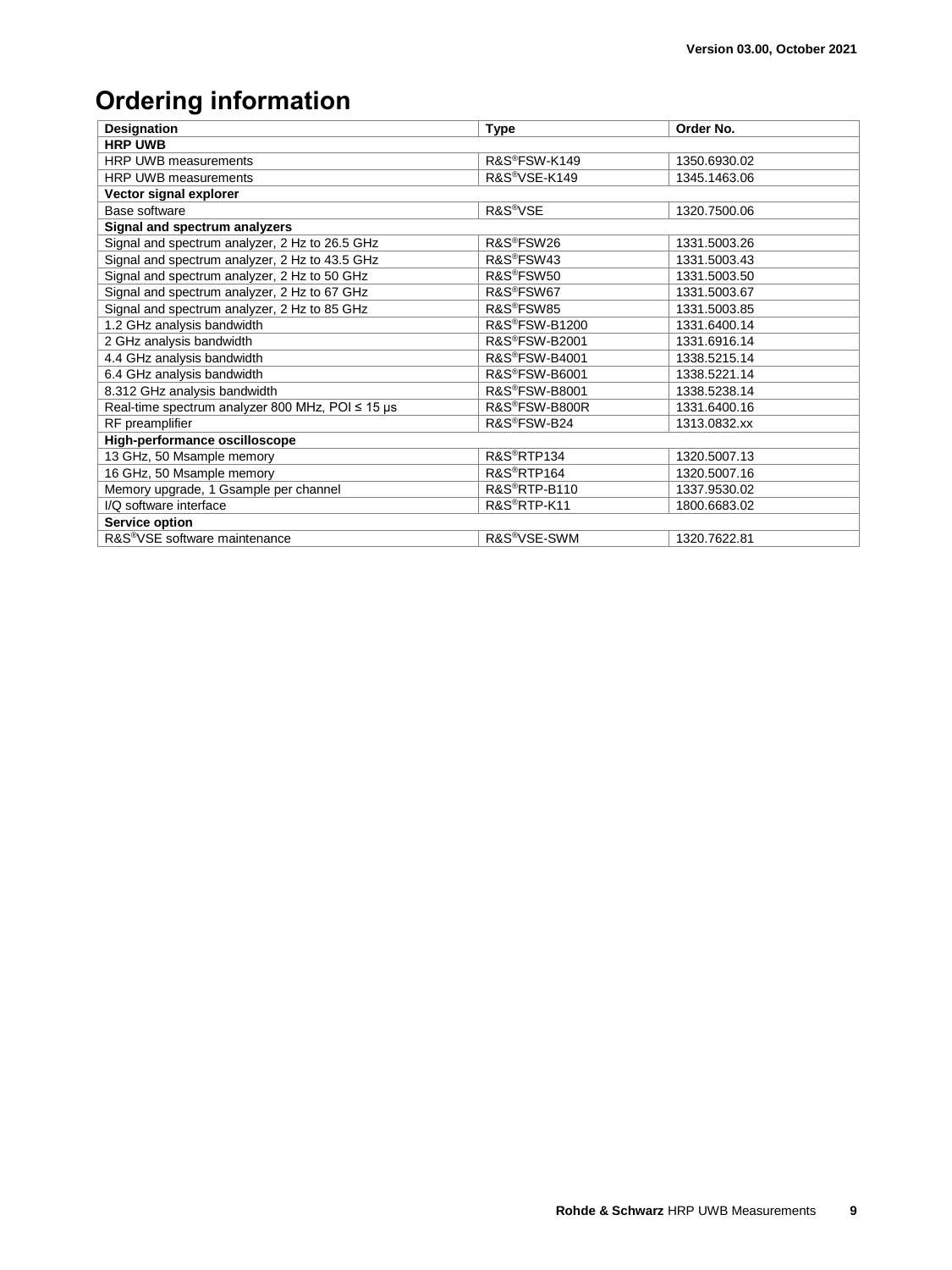**Version 03.00, October 2021**